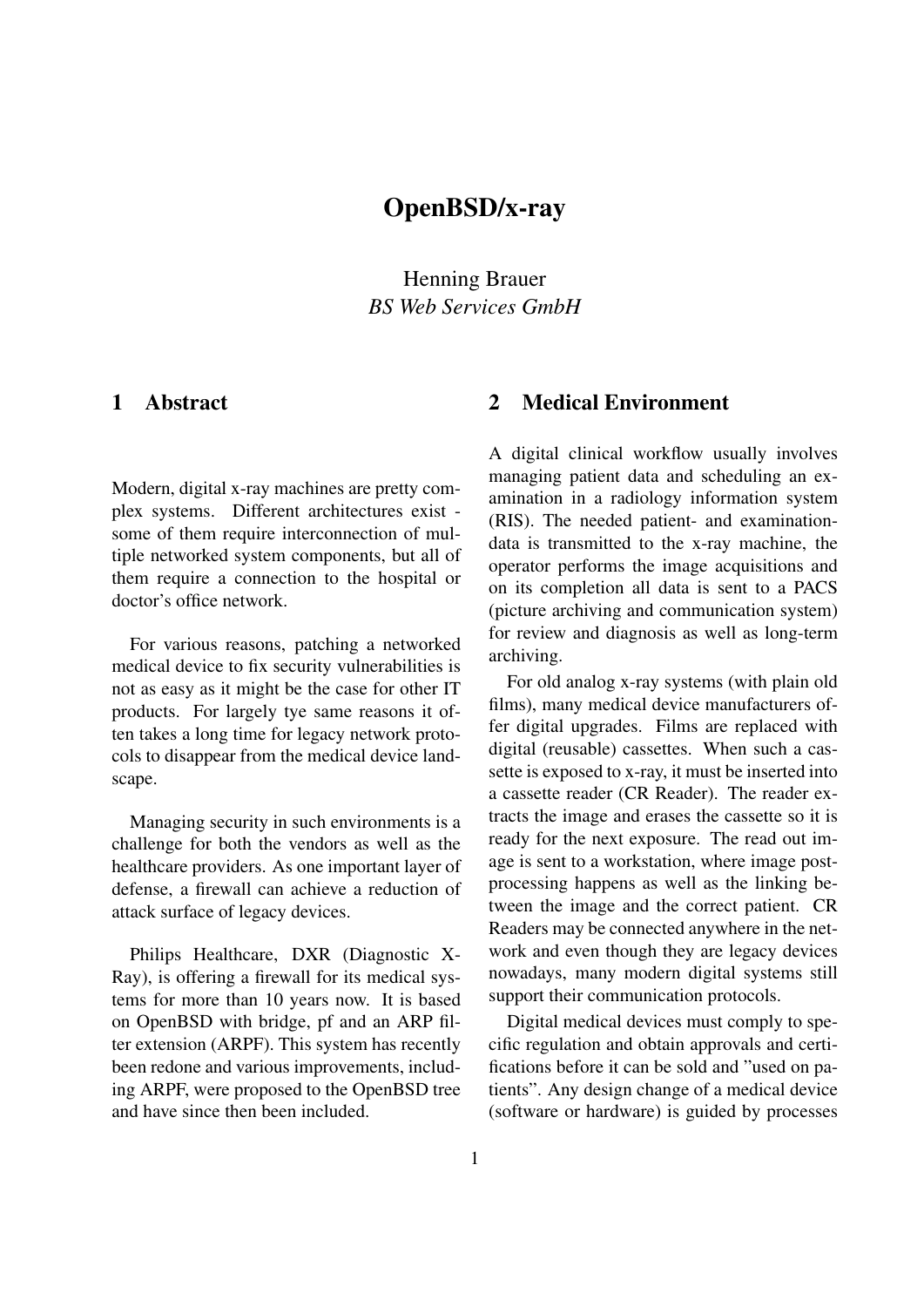and includes extensive system verification and validation, as well as a safety risk management. This is to protect patients and operators from various harms. On the other hand, these well justified efforts hardly permit to release security patches in a timely or frequent manner. On top of that, x-ray systems have a long lifetime (10+ years), usually a lot longer than the support phases of 3rd party software suppliers. So it is just a matter of time until medical systems become unpatchable - unless the vendor and the healthcare provider agree on a business model or service contract which includes major component replacements in order to stay current.

Medical device regulations impose limits on remote management of the devices. For example, the system may not be used on patients while in maintenance mode. The system software may not be updated remotely in a silent way, rather a new software is first uploaded to the system, a person on-site starts the installation (during a non-critical period) and performs a final quality-assurance test.

These circumstances make changes hard and often costly, thus the common incremental approach doesn't really work in this environment.

In medical environments, protection of patient data is of special concern. Other areas see heavy regulation too, i. e. PCI for credit card processors, but protecting electronic patient health information (ePHI) is more critical. Unlike a stolen credit card number, which can be voided, a stolen x-ray image or other ePHI is out there and cannot be voided, because in the majority of cases the affected "medical facts" (like broken bone or breast cancer) cannot be easily changed.

## 3 architecture of a modern digital x-ray machine

Various types of digital x-ray systems exist to meet the needs of today's clinical workflows. For example a compact, mobile unit is used

to perform x-ray at the patient's bed. Fully equipped x-ray rooms allow for a wide range of types of examinations. This includes not only single-shot x-ray but as well fluoroscopy (think x-ray video).

Common architectural elements for those systems are:

- generator and x-ray tube along with circuits and controllers to make sure the patient is exposed to x-ray only with the needed energy and duration.
- An image chain, nowadays usually based on a wireless, digital x-ray detector
- Various hardware in the examination room, like a table, wall stand, foot switch
- A workstation which does image processing, links the images with patients and communicates with RIS and PACS servers in the customers network infrastructure

Some of these systems or components are from third-party suppliers and largely out of the control of the x-ray machine vendor. Due to the relatively small market, high development and certification costs there is little to no competition and thus little to no incentive for thirdparty suppliers to adapt their components to the vendors wishes.

The system with its components is connected to the hospital's or doctor's offices network - all being in the same layer 2 network.

There is a management system that connects to and configures all other subsystems.

#### 4 Introducing OpenBSD/x-ray

To isolate and protect the system and its internal components from external influences Philips introduced a firewall based on OpenBSD about 10 years ago. Since the system may be shut off by cutting power at any time, a ramdisk based approach has been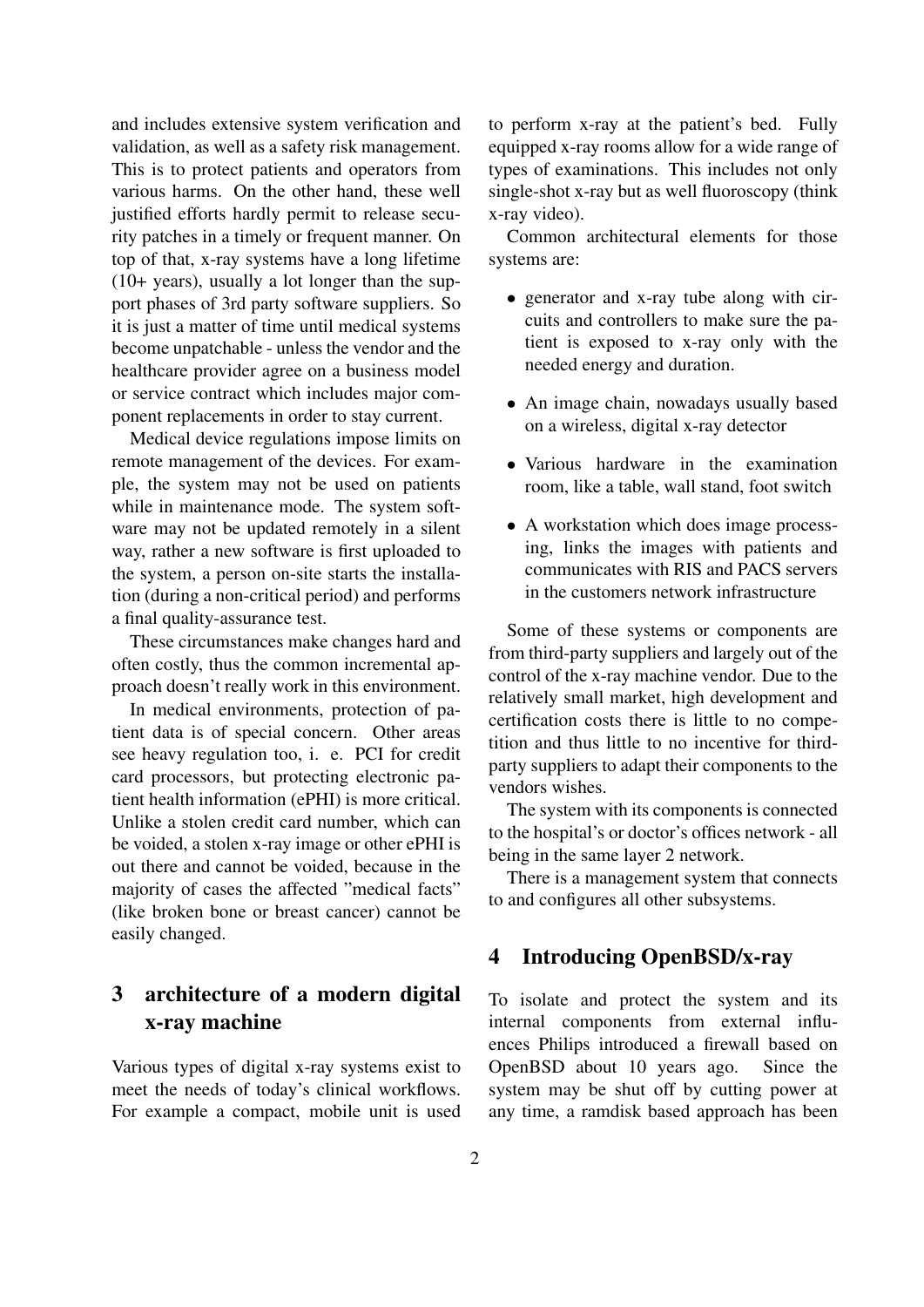chosen. The hardware is an embedded i386 system with, depending on generation, at least 4 Ethernet interfaces.

OpenBSD runs as bridge here, using the  $bridge(4)$  subsystem.  $pf(4)$  is used to filter network traffic, and the bridge's filter is used for additional layer 2 filtering. The filter rules are set up by the management system.

#### 4.1 arp filtering in the bridge

While pf provides almost everything one could wish for to filter IP traffic, including higher layers like TCP, the bridge filters are kinda limited, and lacked control over arp traffic and thus MAC address learning. Static MAC-IP mappings in all internal systems aren't feasible.

ARP packets are relatively simple and in theory address family independent, but it is really only used for Ethernet and IPv4.

When nodeA with IP address 10.0.0.1 and MAC address 11:22:33:44:55:66 wants to talk to nodeB with IP 10.0.0.2 and MAC 77:88:99:aa:bb:cc, but nodeA doesn't know nodeB's MAC address yet, it sends an arp request (arp who-has) to the broadcast address ff:ff:ff:ff:ff with it's own MAC address in SHA, it's own IP address in SPA, and 10.0.0.2 in TPA. NodeB will reply to the requestor's MAC address, copying SHA and SPA from the request into THA and TPA, it's own MAC address 77:88:99:aa:bb:cc in SHA and it's own IP adress 10.0.0.2 in SPA. NodeA learns the IP 10.0.0.2 to MAC 77:88:99:aa:bb:cc from that.

Many operating systems learn the IP-MAC mapping (fill their arp cache) based on the SPA and SHA of arp requests, even if they are not directly targeted (through a matching TPA) by a given ARP request. That means, ARP spoofing not only works by faking ARP reply packets (when sent to ether broadcast) but also by faking arp requests.

By disallowing arp requests from the outside with any of the inside MAC or IP addresses in SHA and SPA, respectively, and arp

replies with any inside IP/MAC in THA/TPA, we can ensure that no inside system is subject to arp spoofing hindering communications between the inside systems. In addition to that, special cases could be filtered when the ARP filter is combined with a filter of the ethernet src or dst MAC address. For example ARP reply to ether broadcast could be a candidate for blocking in some setups.

The bridge filter code has been extended to allow filtering on SHA, SPA, THA and TPA. Assuming em0 as the external interface and an internal IP address 10.0.0.1 and shall be protected, the filter rule would be added to bridge0 using ifconfig:

if config bridge 0 rule block in  $\setminus$ on em0 arp spa 10.0.0.1

It is also a good idea to prevent any use of the internal MAC addresses - 11:22:33:44:55:66 in this example - from the outside influencing internal communications:

| if config bridge 0 rule block in $\setminus$ |  |
|----------------------------------------------|--|
| on em0 src 11:22:33:44:55:66                 |  |
| ifconfig bridge0 rule block in $\setminus$   |  |
| on em $0$ arp request $\setminus$            |  |
| sha $11:22:33:44:55:66$                      |  |
| if config bridge 0 rule block in $\setminus$ |  |
| on em $0$ arp reply $\setminus$              |  |
| tha $11:22:33:44:55:66$                      |  |

Reverse arp can be filtered likewise, using the rarp keyword instead of arp.

### 4.2 Observations from working with the bridge filter code

While it is clear that the bridge needs to die and replaced with switch(4) - that was unfortunately out of scope for this project which was done under contract - a few more observations were made and questions arose.

The bridge filters are very very limited. They can only block and pass, and add a tag that pf can later filter on. There is no logging, and that